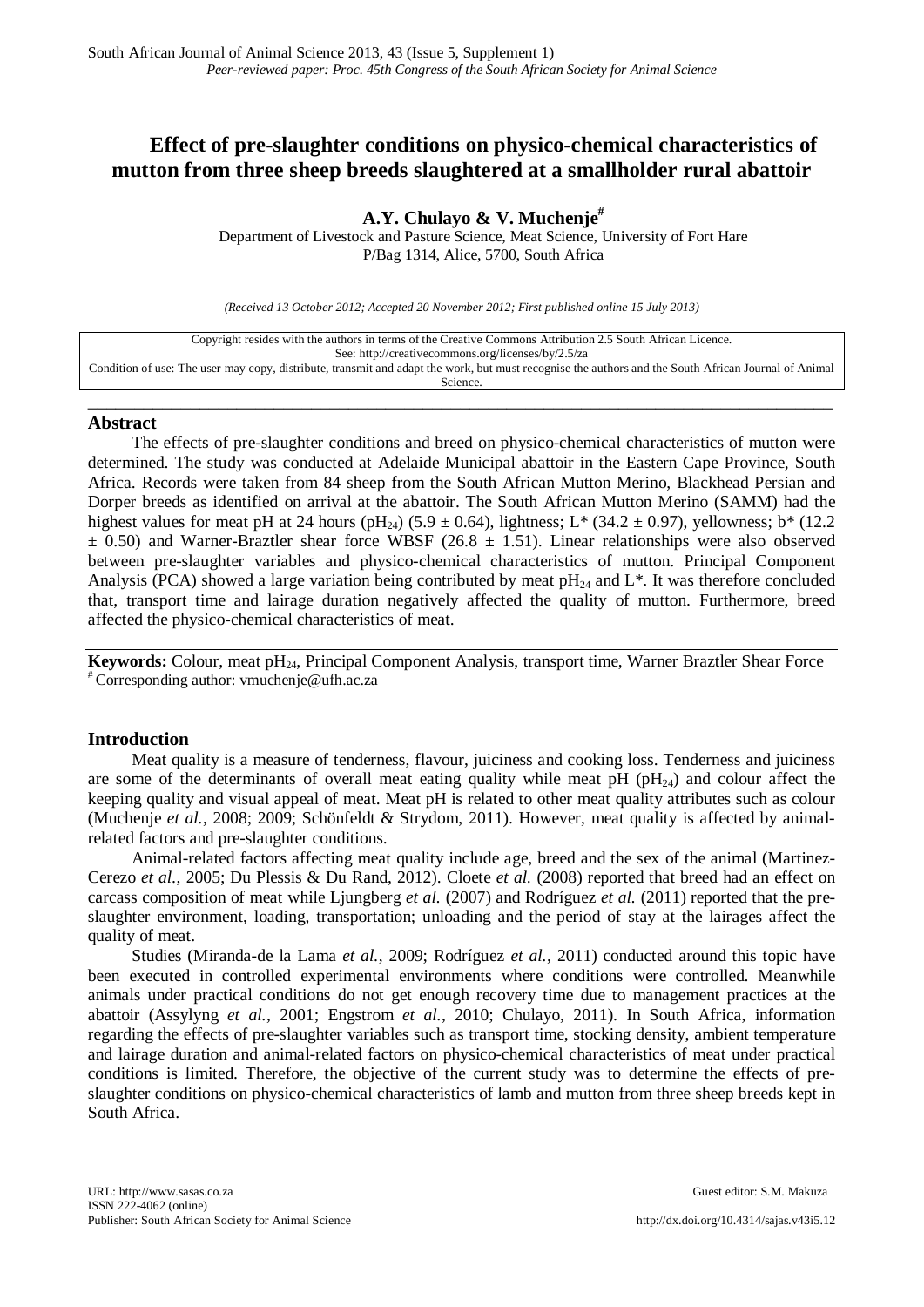## **Materials and Methods**

The study was carried out at Adelaide Nxuba Municipal abattoir located 200 km west of East London, 32`.8º S and 26`.9º E in the Amatole District of the Eastern Cape Province, South Africa. Eighty-four sheep of different breeds; South African Mutton Merino (SAMM), Dorper (DP) and Blackhead Persian (BP) sheep that were presented for slaughter at a low-throughput abattoir were used. There were 28 animals per breed used in the study. They three different farms and each farmer supplied all the above-mentioned breeds. The animals were brought to the abattoir in different loads using the same light duty vehicle. The size of the vehicle was 3.6 m x 4.4 m. Fifteen to 20 sheep were transported per load. The stocking density was calculated by dividing the floor area by the number of animals in the vehicle and the density was expressed as animals/ $m^2$ .

Times of departure from the farm and arrival at the abattoir were used to calculate the journey duration. The animals used were castrates with overall slaughter weight of approximately 39.5 - 40 kg. The animals were brought to the abattoir for slaughter once they attained 39.5 or 40 kg. The sheep were grouped according to age. The grouping was as follows: Group 1 (6 - 8 months), Group 2 (9 - 12 months) and Group 3 (13 - 16 months). The animals were rested for 1.30 minutes to 2 h in lairage before slaughter. The animals were electrically stunned at 650 V for 5 seconds and were allowed to bleed for six minutes. After slaughter, carcasses were stored in a cold room at 2 ºC for 24 hours.

For the determination of meat pH at pH<sub>24</sub>, colour ( $L^*$  - lightness,  $a^*$  - redness and  $b^*$  - yellowness), thawing (TL %), cooking loss (CL %) percentages and Warner Braztler Shear Force (WBSF), samples of the *Muscularis longissimus thoracic et. lumborum* (LTL) were removed from each of the 84 carcasses. The muscle was removed by cutting a sample of approximately  $14 \times 9 \times 3$  cm at the loin region while the carcasses were still hanging. The average weight of the meat samples was 191 g.

A portable fibre-optic pH meter probe (CRISON pH 25 Instruments, Spain) was used to measure the pH of the carcasses 24 hours *post mortem* from the LTL muscle. The pH meter was calibrated before taking measurements using pH 4, pH 7 and pH 9 standards solutions (CRISON Instruments, Spain). The carcases were classified as normal (pH <5.7) or as dry firm dark (DFD) mutton (pH >5.7) (Rodríguez *et al*., 2011). The  $L^*$ ; a, and  $b^*$  values were determined at the butchery 24 hours after slaughter using a Minolta colourguide 45/0 BYK-Gardener GmbH machine with a 20 mm diameter measurements area and illuminant D65 day light, 10º standard observer. The machine was calibrated each day before taking measurements using the green, black and white standard colour samples provided for this purpose. The readings were taken by rotating the Colour Guide 90º between measurements so as to obtain the average value for the colour. Each sample was vacuum-packed, kept in a cooler box with ice packs and further stored in the refrigerator at 0 - 4 ºC until they were analysed two weeks later for the WBSF determination.

In preparation for thawing and cooking loss determination, frozen samples were thawed overnight and weighed. They were placed in a plastic bag and cooked using a water bath at 85 ºC for 45 minutes (Ding *et al.*, 2010). After cooking, the samples were cooled down to room temperature and weighed again to obtain the cooking loss. Thawing and cooking losses were then calculated using the following formulas:

Thawing (thaw)loss 
$$
\% = \left[\frac{\text{(weight from freeze - weight after drawing)}}{\text{weight from freeze}}\right] * 100
$$

\nCooking Loss (CL)  $\% = \left[\frac{\text{weight before cooking - weight after cooking}}{\text{weight before cooking}}\right] * 100$ 

Tenderness of meat was then determined using an Instron 3344 Universal Testing (cross head speed at 400 mm/min, one shear in the centre of each core). Following cooking, sub-samples of specified core diameter were cored parallel to the grain of the meat. The samples were sheared perpendicular to the fibre direction using a Warner Braztler Shear Force (WBSF) device mounted on the Instron. The mean maximum load recorded for the three cores represented the average of the peak force in Newton's (N) for each sample.

The data for the effects of breed on pH<sub>24</sub>, L<sup>\*</sup>, a<sup>\*</sup>, b<sup>\*</sup>, thawing loss (TL %), cooking loss (CL %) and WBSF of meat were analysed using the PROG GLM of SAS (2003). Significant differences between least square group means of  $pH_{24}$ , L, a\*, b\*, Thaw %, CL% and WBSF values were compared using the Least Significance Difference (LSD) procedure (SAS, 2003). Prediction equations between transport time, lairage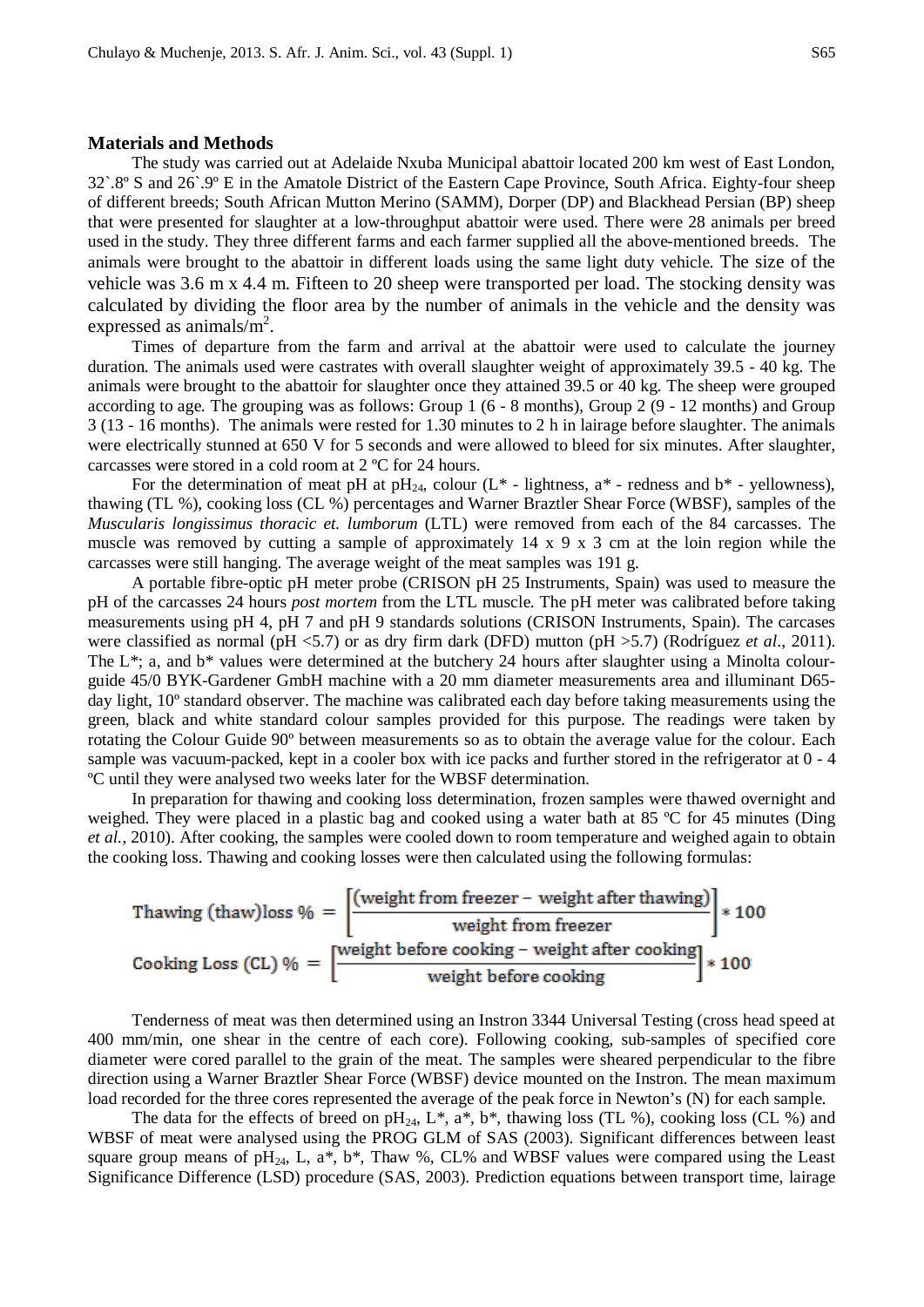duration and lairage duration in relation to physico-chemical characteristics of mutton were determined using regression analysis (PROG REG, SAS, 2003). The following model was used:

 $Y = a + b_1 X_1 + b_2 X_2 + b_3 X_3 + e$ 

#### where

 $V =$  Response variable (pH<sub>24</sub>, L, a<sup>\*</sup>, b<sup>\*</sup>, TL%, CL% and WBSF);

a = intercept, b = co-efficient variable,  $X_1$  = transport time,  $X_2$  = lairage duration,  $X_3$  = stocking density and  $e =$  the error term.

# **Results and Discussion**

There were significant breed effects on  $pH_{24}$ ,  $L^*$ ,  $b^*$ , CL% and WBSF of the mutton (Table 1). Among the three breeds, SAMM had the highest pH<sub>24</sub> (5.9  $\pm$  0.06), L<sup>\*</sup> (34.2  $\pm$  0.97), b<sup>\*</sup> (12.2  $\pm$  0.50) and WBSF  $(26.8 \pm 1.51)$  values. The results are in agreement with Cloete *et al.* (2008) who also reported that differences in  $pH_{24}$  were breed-dependent. Meat  $pH$  is also related to other meat quality variables such as colour, tenderness, flavour and aroma (Muchenje *et al*., 2008; 2009). The lighter meat observed for SAMM as compared to DP and BP shows that some breeds are more susceptible to stress (Mota-Rojas *et al.*, 2006) leading to myoglobin breakdown as a result of lactic acid prior to slaughter.

Lactic acid production reduces glycogen reserves which are credited to other activities that occur at *post mortem* and require energy for breaking down the bonds between muscles to improve tenderness (Martinez-Cerezo *et al.*, 2005). In this study tenderness in BP improved with decreasing  $pH_{24}$ . These results contradict with the findings of Miranda-de la Lama *et al.* (2009) who reported that tenderness increased with pH<sub>u</sub>. However, Muchenje *et al.* (2008) indicated that higher ultimate pH (pH<sub>u</sub>) may not always be involved in the toughness of meat as compared to other meat parameters.

| Meat quality    | <b>Breed</b>             |                   |                         | Significance |
|-----------------|--------------------------|-------------------|-------------------------|--------------|
| characteristics | <b>Blackhead Persian</b> | Dorper            | <b>SAMM</b>             | level        |
| No.             | 28                       | 28                | 28                      |              |
| $pH_{24}$       | $5.6^a \pm 0.06$         | $5.8^b \pm 0.05$  | $5.9^b \pm 0.06$        | ***          |
| $L^*$           | $28.8^a \pm 0.86$        | $31.7^b \pm 0.82$ | $34.2^{\circ} \pm 0.97$ | ***          |
| $a^*$           | $16.7 \pm 0.49$          | $17.2 \pm 0.47$   | $17.6 \pm 0.56$         | <b>NS</b>    |
| $h^*$           | $9.1^a \pm 0.44$         | $11.2^b \pm 0.42$ | $12.2^b \pm 0.50$       | $**$         |
| CL%             | $35.5^b \pm 2.17$        | $33.0^a \pm 2.08$ | $29.3^a \pm 2.46$       | ***          |
| <b>WBSF</b>     | $22.9^a \pm 1.33$        | $26.4^b \pm 1.28$ | $26.8^b \pm 1.51$       | $***$        |

**Table 1** Mean ( $\pm$ SE) for pH24 L<sup>\*</sup>, a<sup>\*</sup>, b<sup>\*</sup>, cooking loss and WBSF of mutton as affected by breeds

<sup>a,b,c</sup> Means with the different superscript in the same row differ significantly. Level of significance = \*\**P* <0.01, \*\*\**P* <0.001, NS: not significant, pH<sub>24</sub>: – meat pH; L\*: lightness; a\*: redness; b\*: yellowness;

CL% - cooking loss percentage.

WBSF: Warner Braztler Shear Force; SAMM: South African Mutton Merino.

Table 2 represents the relationship between pre-slaughter variables (lairage duration and transport time) and physico-chemical characteristics ( $pH_{24}$ , colour, thawing loss, cooking loss and WBSF) of mutton. A positive relationship between pH<sub>24</sub> with transportation time ( $r = +0.008$ ) and lairage duration ( $r = +0.001$ ) was observed. Stressful environment reduces glycogen levels in the muscles resulting in lower lactic acid production. Lightness had a negative  $(P \le 0.001)$  relationship with distance duration, stocking density and lairage duration. Increase in transport time  $(r = -0.06)$  and lairage duration  $(r = -0.02)$  resulted in darker meat. There was a negative relationship observed between b\* and lairage duration, stocking density.

Animals lose energy during transportation and this energy may be gained at the lairages prior to animal slaughter (Jacob *et al.*, 2005a). In the current study, stocking density, transport time and lairage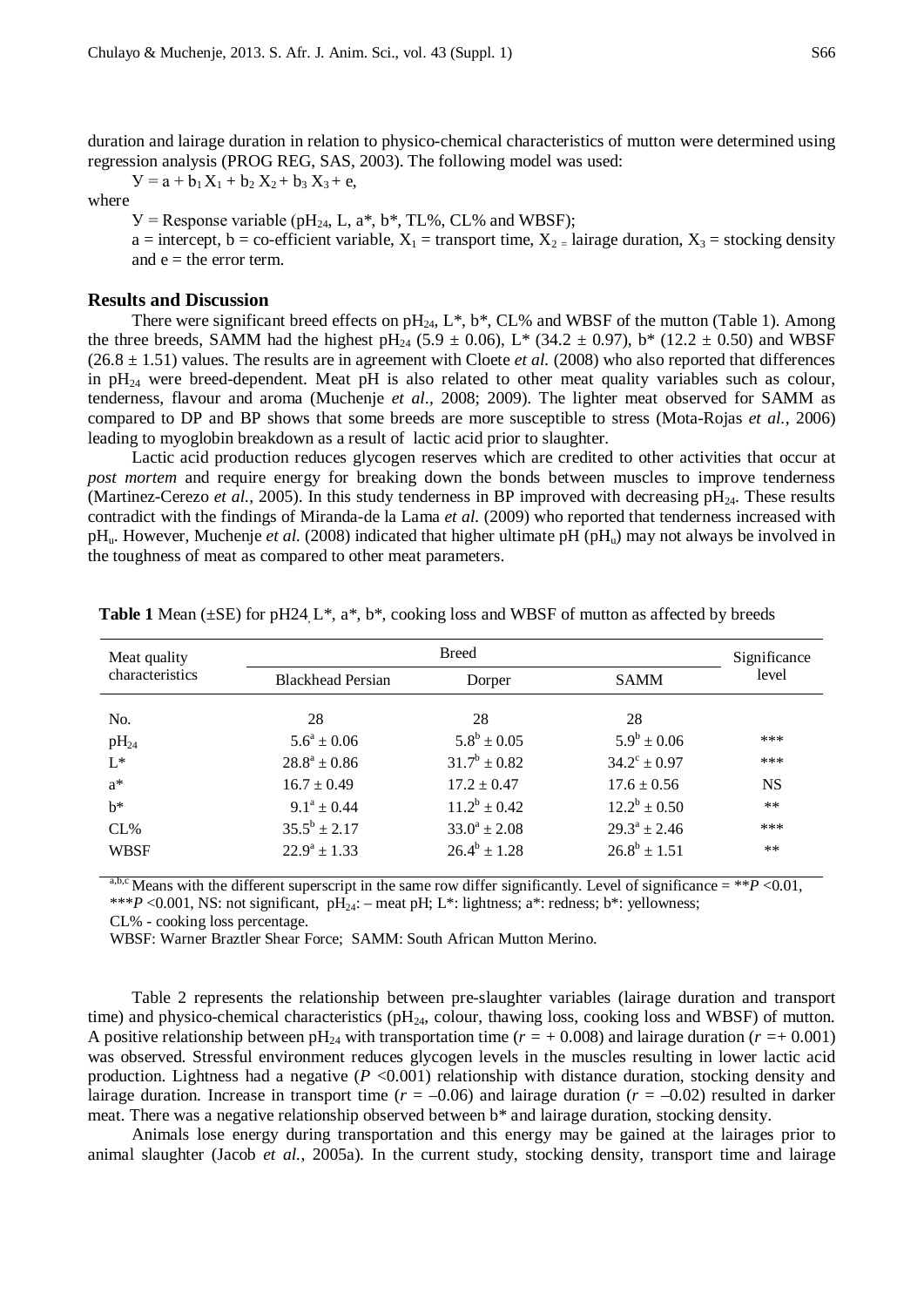duration had a negative impact on mutton quality. This agrees with findings by Jacob *et al.* (2005b) that longer lairage period (days) results in darker mutton.

**Table 2** Linear relationships between physico-chemical characteristics of mutton and pre-slaughter conditions

| Parameter (Y) | Equation                                                                                | Significance |
|---------------|-----------------------------------------------------------------------------------------|--------------|
| $\rm pH_{24}$ | $3.46(0.41) + 0.008(0.001) X_1^{***} + 0.001(0.0003) X_2^{***} + 0.02(0.006) X_3^{***}$ | ***          |
| $L^*$         | $52.2(7.16) - 0.06(0.02)X_1^* - 0.02(0.006)X_2^{**} - 0.34(0.10)X_3^{**}$               | ***          |
| a*            | $13.2(5.5) + 0.01(0.01)X_1$ **                                                          | $***$        |
| $h^*$         | $18.2(3.3) - 0.03(0.01) - 0.01(0.003)X_2$ *** $- 0.11(0.05)X_3$ ***                     | ***          |

Significance difference =  $*P < 0.05$ ,  $*P < 0.01$ ,  $**P < 0.001$ .

 $X_1$ : transport time;  $X_2$ : lairage duration;  $X_3$ : stocking density; pH<sub>24</sub>: meat pH; L<sup>\*</sup>: lightness; a<sup>\*</sup>: redness;

b\*: yellowness.

#### **Conclusion**

Pre-slaughter conditions, such as transport time and lairage duration negatively affected physicochemical characteristics of mutton under practical conditions. There were also breed differences in meat quality. Under practical conditions, animals experience stressful conditions that reduce the quality of their meat. Therefore, during this period, animals must be monitored and handled humanely for improved meat quality.

# **Acknowledgements**

The authors acknowledge National Research Fund (NRF Project T079) and Red Meat Research and Development Trust of South Africa (RMRDT-SA) for assisting in funding this research. This study was conducted at the Adelaide Nxuba municipal abattoir.

#### **References**

- Aaslyng, M.A. & Gade, P.B., 2001. Low stress pre-slaughter handling: effect of lairage time on the meat quality of pork. Meat Sci. 57, 87-92.
- Cloete, J.J.E., Hoffman, L.C. & Cloete, S.W.P., 2008. Carcass characteristics and meat quality of progeny of five Merino dam lines crossed with Dormer and Suffolk sires. S. Afr. J. Anim. Sci. 38, 355-366.
- Chulayo, A.Y., 2011. Effects of pre-slaughter sheep handling and animal-handling factors on creatine kinase levels and physico-chemical attributes of mutton. MSc. thesis, University of Fort Hare, South Africa.
- Ding, W., Kou, L., Cao, B. & Wei, Y., 2010. Meat quality parameters of descendants by grading hybridization of Boer goat and Guazhong Dairy goat. Meat Sci. 84, 323-328.
- Du Plessis, H.J. & Du Rand, G.E., 2012. The significance of traceability in consumer decision making towards Karoo lamb. Food Res. Intl. 47 (2), 210-217.
- Engstrom, M., Sanchez ,W., Stone, W. & St-Pierre, N.R., 2010.Applications of population data analysis in on-farm dairy trials. J. Anim. Sci. 88, 25-31.
- Jacob, R.H., Pethick, P.W. & Chapman, H.M., 2005a. Muscle glycogen concentrations in commercial consignments of Australian lamb measured on farm and post-slaughter after three different lairage periods. Aust. J. Exp. Agric. 45, 543-552.
- Jacob, R.H., Walker, P.J., Skerritt, J.W., Davidson, R.H., Hopkins, D.L., Thompson, J.M. & Pethick, D.W., 2005b. The effect of lairage time on consumer sensory scores of the *M. longissimus thoracic et lumborum* from lambs and lactating sheep. Aust. J. Exp. Agric. 45, 535-542.
- Ljungberg, D., Gebresentbet, G. & Aradom, S., 2007. Logistics chain of animal transport and abattoir operations. Biosystems Eng. 96, 267-277.